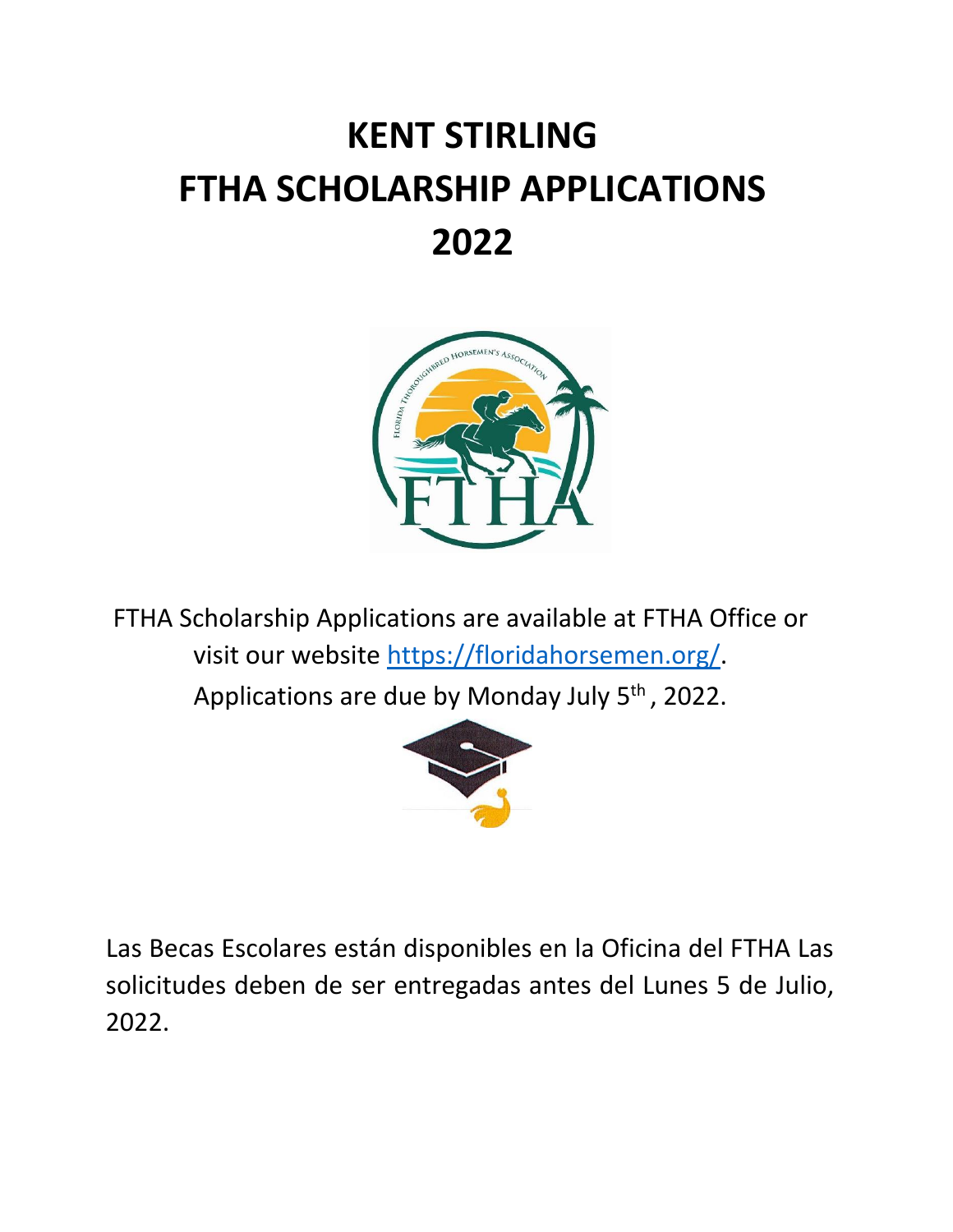## **KENT STIRLING MEMORIAL SCHOLARSHIP PROGRAM**



## **SCHOLARSHIP PROGRAM 2022**

#### **PROGRAM GUIDELINES:**

The Florida Thoroughbred Horsemen's Association (FTHA) is proud to announce the continuation of its scholarship program in 2022 for qualified, Florida-licensed backstretch employees and/or their direct dependents. The program is designed to further the student's education at the college undergraduate and graduate level. The scholarship may be used at any accredited college, university, community college or trade school and the student is free to pursue any field of study.

Those eligible include the following and their dependents: Florida-licensed trainer, assistant trainer, foreman, groom, exercise rider, pony person or hot walker. Further, the family must reside in Florida full-time.

At present the scholarships are available only for students at the undergraduate and graduate level. Household income may not exceed \$75,000 annually except under extenuating circumstances. The deadline for submission of an application to the FTHA office is Monday July 5, 2022. **Late applications will not be accepted.**

#### **SELECTION PROCESS:**

Each application will be reviewed by the FTHA Scholarship Committee. Incomplete applications or applications that do not meet the eligibility requirements will not be considered.

The student must submit his/her most recent high school or college transcripts verifying that he/she is a qualified high school graduate or current college student in good standing.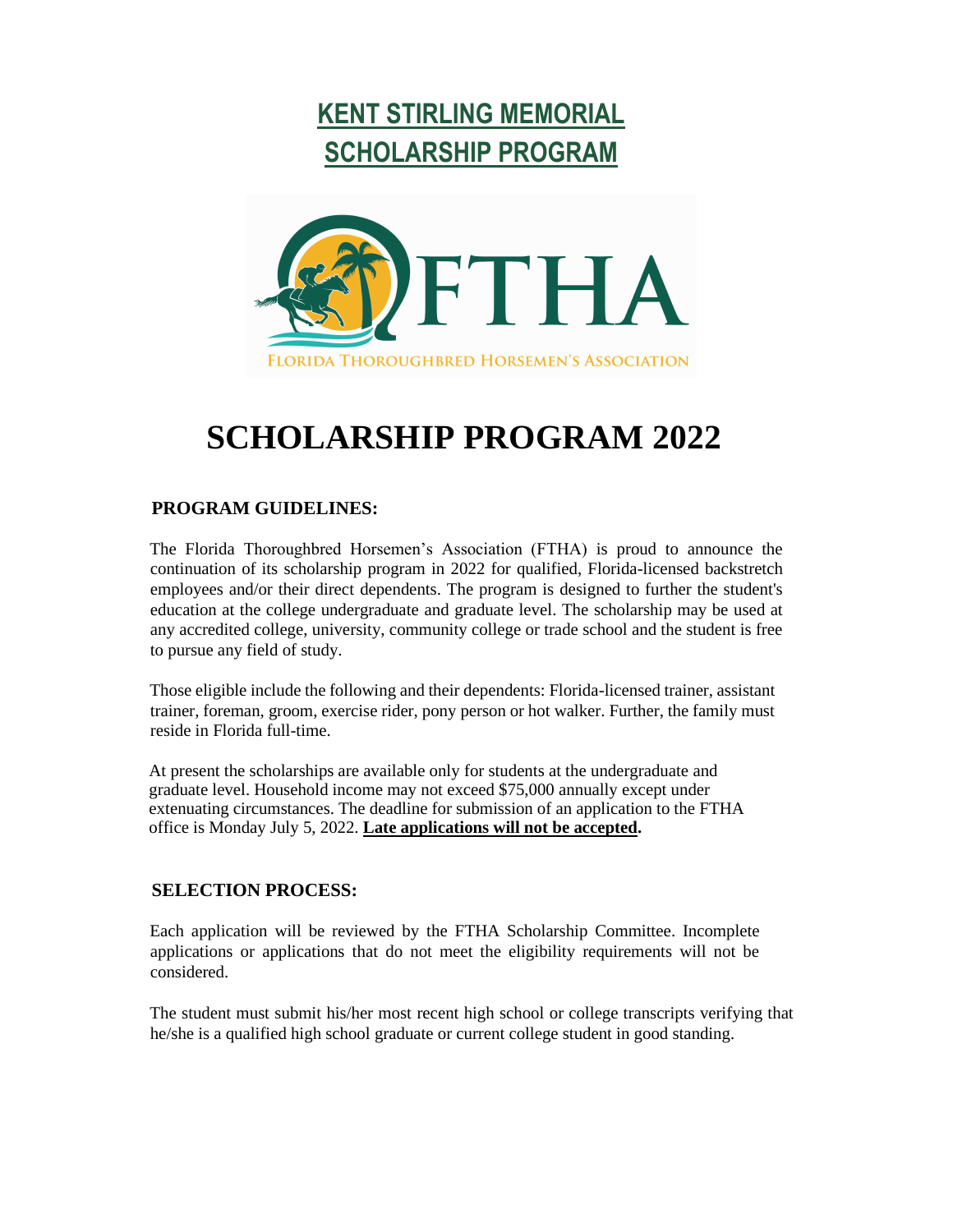This is a need-based scholarship program and may be renewed annually if the student retains his/her academic good standing throughout the academic year. The Scholarship Committee will review each student's file on an annual basis.

Before the Fall semester begins, scholarship monies will be distributed directly to the institution. However, the student must first provide proof of enrollment and a copy of his/her tuition invoice directly to the FTHA offices.

#### **FINANCIAL REQUIREMENTS:**

 If available, each applicant should submit a copy of his/her completed Free Application for Federal Student Aid (FAFSA) form and a copy of his/her Student Aid Report (SAR). The student is required to submit copies of his/her parent's or guardian's tax return for the current year.

#### **INTERVIEWS:**

Personal interviews with the Scholarship Committee may be required of **NEW** applicants.

#### **WRITTEN ESSAYS AND LETTER OF RECOMMENDATION:**

A written essay of no more than 250 words must be submitted which describes the applicant's future goals and why this scholarship is important to attaining those goals.

Further, a letter of recommendation from someone who knows the student well and can offer insights into his/her potential is required. This person must not be the student's parent or guardian.

#### **MAILING ADDRESS:**

Mail completed application forms and any supporting material to:

Florida THA, Inc. Scholarship Committee P.O. Box 3507 Hallandale Beach, FL 33008

Alternatively, applications may be delivered in person to the FTHA office at Gulfstream Park. Office hours are Monday — Friday 8:00 am—4:00 pm. Saturday 8:00 am—12:00 pm. Closed on Sundays.

The applicant will be notified of the Committees decision by July 31<sup>st</sup>.

Any further questions contact Kimberly in the FTHA office at (954) 457-3516.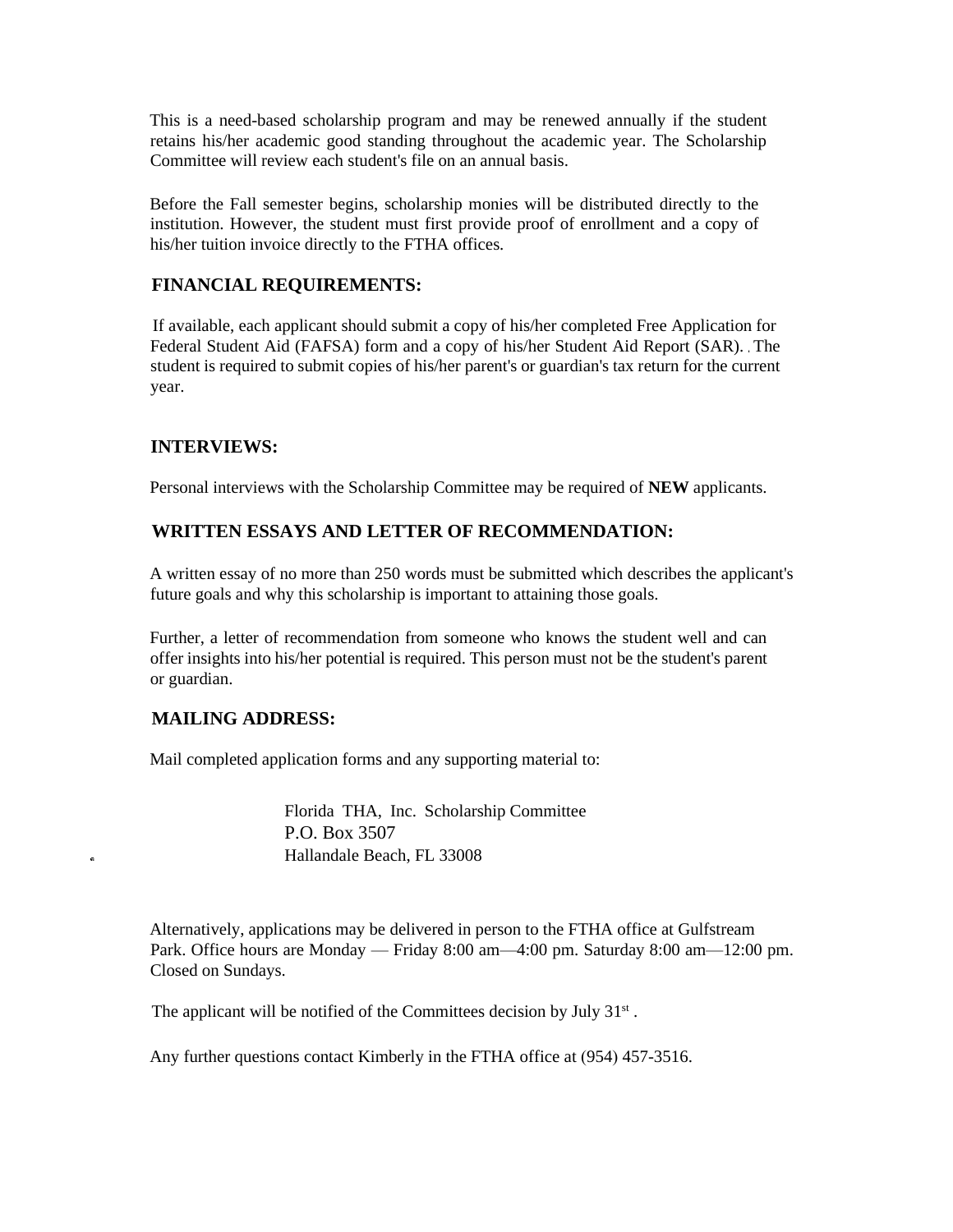### **FTHA SCHOLARSHIP APPLICATION 2022**

|                               | University/College: _____Community College: _____Trade School: _____Graduate: ____ |  |
|-------------------------------|------------------------------------------------------------------------------------|--|
|                               | Student Status: Full-Time __________ Part-Time________                             |  |
| <b>Personal Information:</b>  |                                                                                    |  |
| Date: $\frac{1}{2}$           |                                                                                    |  |
|                               |                                                                                    |  |
|                               |                                                                                    |  |
|                               |                                                                                    |  |
|                               |                                                                                    |  |
|                               |                                                                                    |  |
|                               |                                                                                    |  |
| <b>High School Education:</b> |                                                                                    |  |
|                               |                                                                                    |  |
|                               |                                                                                    |  |

\_\_\_\_\_\_\_\_\_\_\_\_\_\_\_\_\_\_\_\_\_\_\_\_\_\_\_\_\_\_\_\_\_\_\_\_\_\_\_\_\_\_\_\_\_\_\_\_\_\_\_\_\_\_\_\_\_\_\_\_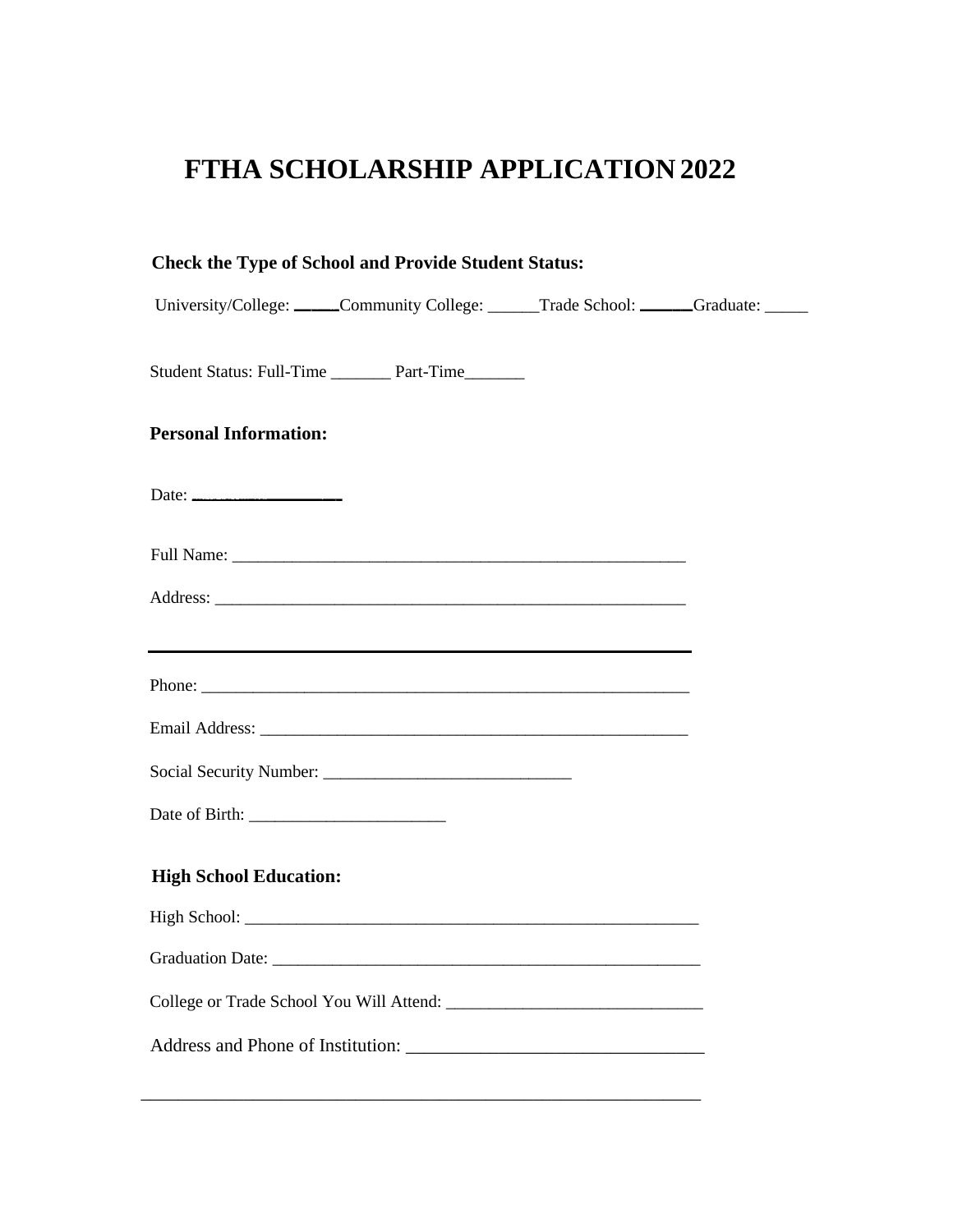#### **College/Trade School Education If Already Matriculating:**

Name of School: \_\_\_\_\_\_\_\_\_\_\_\_\_\_\_\_\_\_\_\_\_\_\_\_\_\_\_\_\_\_\_\_\_\_\_\_\_\_\_

Address of Institution: \_\_\_\_\_\_\_\_\_\_\_\_\_\_\_\_\_\_\_\_\_\_\_\_\_\_\_\_\_\_\_\_\_\_\_\_\_\_\_\_

\_\_\_\_\_\_\_\_\_\_\_\_\_\_\_\_\_\_\_\_\_\_\_\_\_\_\_\_\_\_\_\_\_\_\_\_\_\_\_\_\_\_\_\_\_\_\_\_\_\_\_\_\_\_\_\_\_\_

Phone Number: \_\_\_\_\_\_\_\_\_\_\_\_\_\_\_\_\_\_\_\_\_\_\_\_\_\_\_\_\_

Expected Graduation Date: \_\_\_\_\_\_\_\_\_\_\_\_\_\_\_\_\_

#### **Parent/Guardian Information:**

Full Name: Relationship to Applicant: \_\_\_\_\_\_\_\_\_\_\_\_\_\_\_\_\_\_\_\_\_\_\_\_\_\_\_\_\_\_\_\_\_\_\_\_\_\_\_\_ Florida Badge Number: \_\_\_\_\_\_\_\_\_\_\_\_\_\_\_\_\_\_\_\_\_\_\_\_\_\_\_\_\_\_\_\_\_\_\_\_\_ Address: \_\_\_\_\_\_\_\_\_\_\_\_\_\_\_\_\_\_\_\_\_\_\_\_\_\_\_\_\_\_\_\_\_\_\_\_\_\_\_\_\_\_\_\_\_\_\_\_\_\_\_\_\_\_\_ \_\_\_\_\_\_\_\_\_\_\_\_\_\_\_\_\_\_\_\_\_\_\_\_\_\_\_\_\_\_\_\_\_\_\_\_\_\_\_\_\_\_\_\_\_\_\_\_\_\_\_\_\_\_\_\_\_\_\_\_\_\_\_ Phone Number: \_\_\_\_\_\_\_\_\_\_\_\_\_\_\_\_\_\_\_\_\_\_\_\_\_\_\_ Licensed as (circle one): Trainer / Assistant Trainer / Foreman / Groom

Exercise Rider / Hot Walker / Pony Person

Employer Name: \_\_\_\_\_\_\_\_\_\_\_\_\_\_\_\_\_\_\_\_\_\_\_\_\_\_\_

Phone Number: \_\_\_\_\_\_\_\_\_\_\_\_\_\_\_\_\_\_\_\_\_\_\_\_\_\_\_\_